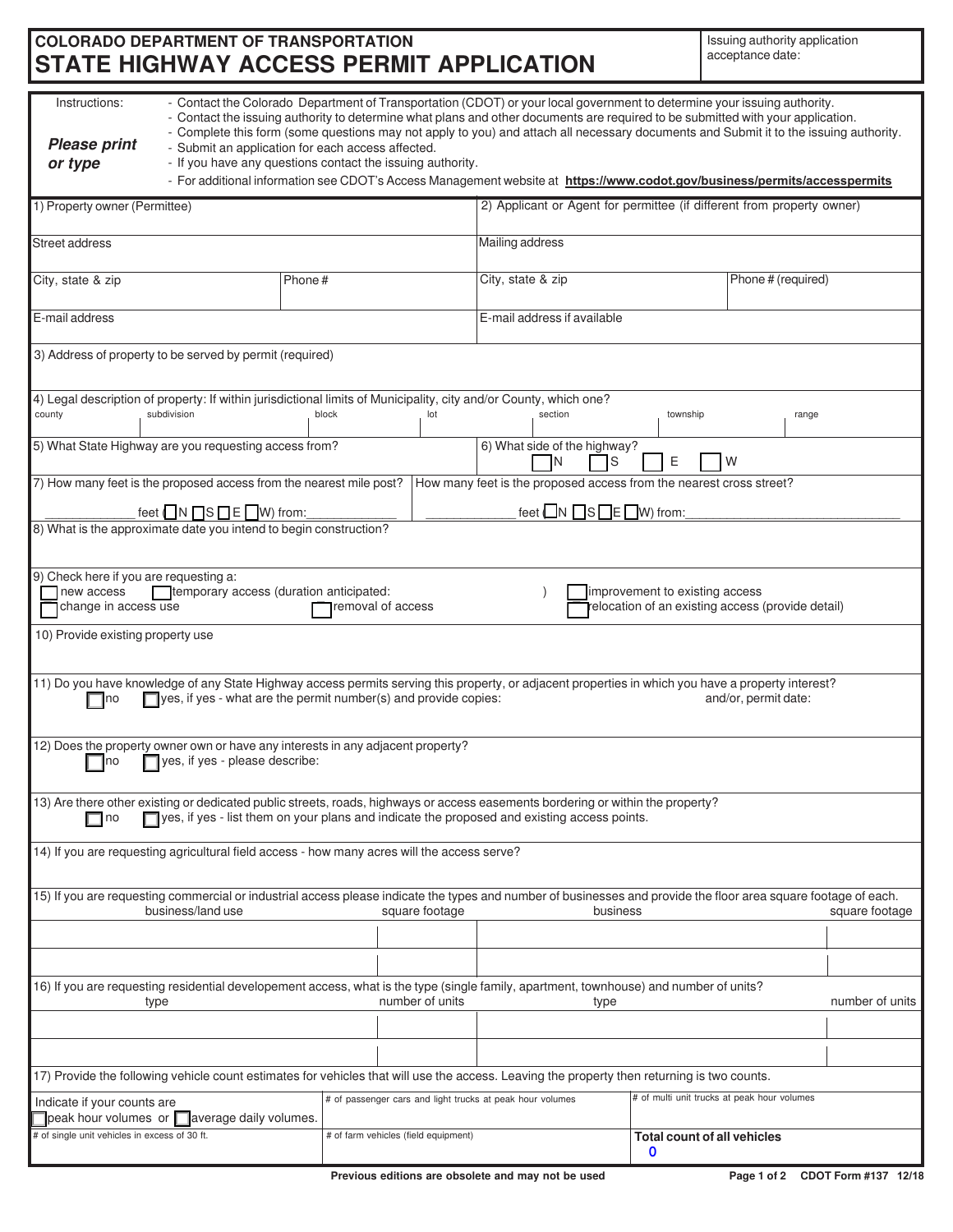18) Check with the issuing authority to determine which of the following documents are required to complete the review of your application.

- a) Property map indicating other access, bordering roads and streets.
- b) Highway and driveway plan profile.
- c) Drainage plan showing impact to the highway right-of-way.
- d) Map and letters detailing utility locations before and after
	- development in and along the right-of-way.
- e) Subdivision, zoning, or development plan.
- f) Proposed access design.
- g) Parcel and ownership maps including easements.
- h) Traffic studies.
- i) Proof of ownership.

1- It is the applicant's responsibility to contact appropriate agencies and obtain all environmental clearances that apply to their activities. Such clearances may include Corps of Engineers 404 Permits or Colorado Discharge Permit System permits, or ecological, archeological, historical or cultural resource clearances. The CDOT Environmental Clearances Information Summary presents contact information for agencies administering certain clearances, information about prohibited discharges, and may be obtained from Regional CDOT Utility/Special Use Permit offices or accessed via the CDOT Planning/Construction-Environmental-Guidance webpage: **https://www.codot.gov/programs/environmental/ [resources/guidance-standards/environmental-clearances-info-summary-august-2017/view](https://www.codot.gov/programs/environmental/resources/guidance-standards/environmental-clearances-info-summary-august-2017/view)**

2- All workers within the State Highway right of way shall comply with their employer's safety and health policies/ procedures, and all applicable U.S. Occupational Safety and Health Administration (OSHA) regulations - including, but not limited to the applicable sections of 29 CFR Part 1910 - Occupational Safety and Health Standards and 29 CFR Part 1926

- Safety and Health Regulations for Construction.

Personal protective equipment (e.g. head protection, footwear, high visibility apparel, safety glasses, hearing protection, respirators, gloves, etc.) shall be worn as appropriate for the work being performed, and as specified in regulation. At a minimum, all workers in the State Highway right of way, except when in their vehicles, shall wear the following personal protective equipment: High visibility apparel as specified in the Traffic Control provisions of the documentation accompanying the Notice to Proceed related to this permit (at a minimum, ANSI/ISEA 107-1999, class 2); head protection that complies with the ANSI Z89.1-1997 standard; and at all construction sites or whenever there is danger of injury to feet, workers shall comply with OSHA's PPE requirements for foot protection per 29 CFR 1910.136, 1926.95, and 1926.96. If required, such footwear shall meet the requirements of ANSI Z41-1999.

Where any of the above-referenced ANSI standards have been revised, the most recent version of the standard shall apply.

3- The Permittee is responsible for complying with the Revised Guidelines that have been adopted by the Access Board under the American Disabilities Act (ADA). These guidelines define traversable slope requirements and prescribe the use of a defined pattern of truncated domes as detectable warnings at street crossings. The new Standards Plans and can be found on the Design and Construction Project Support web page at:

**<https://www.codot.gov/business/civilrights/ada/resources-engineers>**

If an access permit is issued to you, it will state the terms and conditions for its use. Any changes in the use of the permitted access not consistent with the terms and conditions listed on the permit may be considered a violation of the permit.

**The applicant declares under penalty of perjury in the second degree, and any other applicable state or federal laws, that all information provided on this form and submitted attachments are to the best of their knowledge true and complete.**

**I understand receipt of an access permit does not constitute permission to start access construction work.**

| Applicant or Agent for Permittee signature                                                                                                                                                                                                                                                                                                                                                                                        | Print name        | Date |  |  |  |  |  |
|-----------------------------------------------------------------------------------------------------------------------------------------------------------------------------------------------------------------------------------------------------------------------------------------------------------------------------------------------------------------------------------------------------------------------------------|-------------------|------|--|--|--|--|--|
| If the applicant is not the owner of the property, we require this application also to be signed by the property owner or<br>their legally authorized representative (or other acceptable written evidence). This signature shall constitute agreement<br>with this application by all owners-of-interest unless stated in writing. If a permit is issued, the property owner, in most<br>cases, will be listed as the permittee. |                   |      |  |  |  |  |  |
| Property owner signature                                                                                                                                                                                                                                                                                                                                                                                                          | <b>Print name</b> | Date |  |  |  |  |  |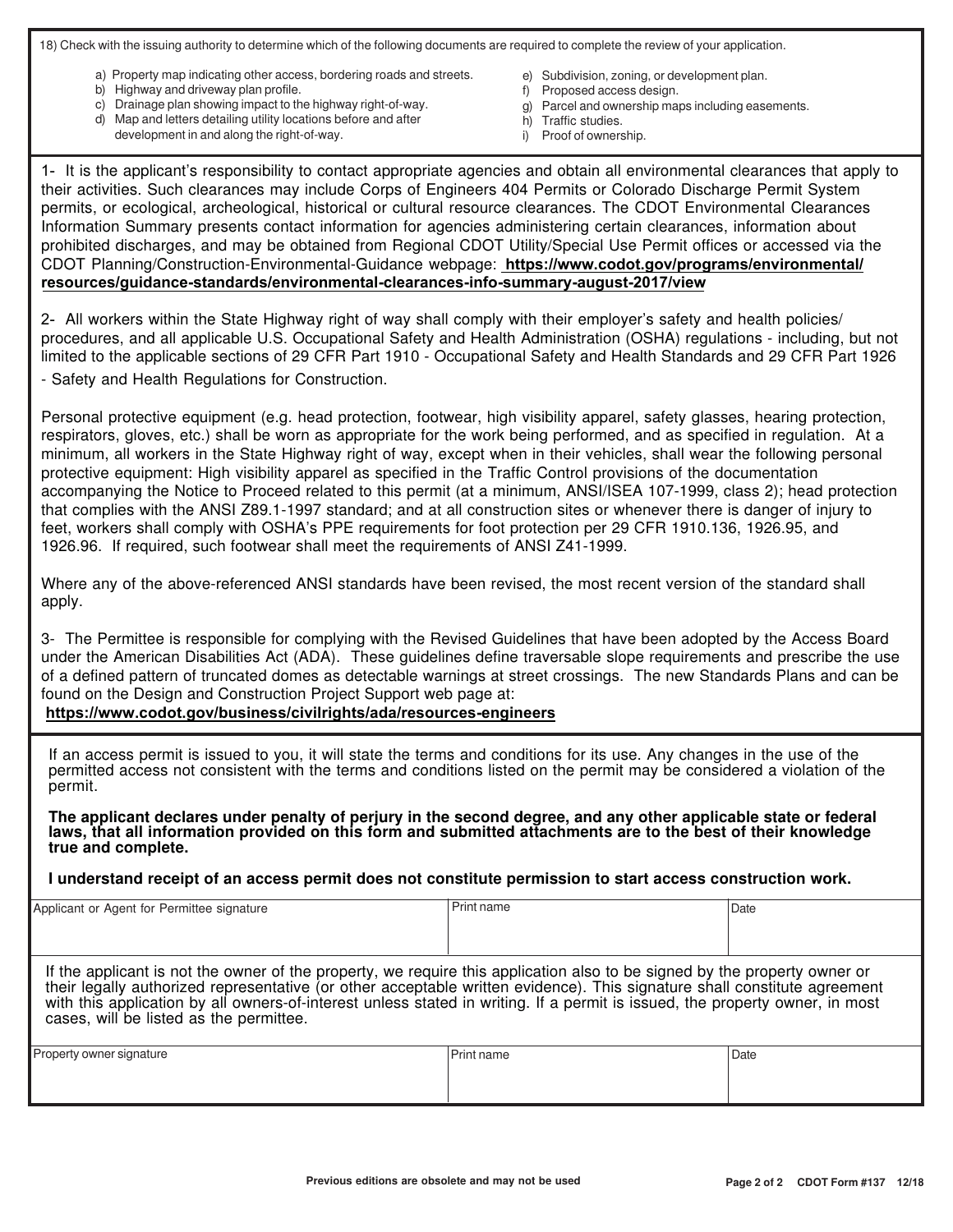### **INSTRUCTIONS FOR COMPLETINGAPPLICATION FORACCESS PERMIT (CDOT FORM NO. 137) December 2018**

To construct, relocate, close, or modify access(es) to a State Highway or when there are changes in use of such access point(s), an application for access permit must be submitted to the Colorado Department of Transportation (CDOT) or the local jurisdiction serving as the issuing authority for State Highway Access Permits. Contact the CDOT Regional Access Unit in which the subject property is located to determine where the application must be submitted. The following link will help you determine which CDOT Region office to contact:

### **<https://www.codot.gov/business/permits/accesspermits/regional-offices.html>**

All applications are processed and access permits are issued in accordance to the requirements and procedures found in the most current version of the State Highway Access Code (Access Code). Code and the application form are also available from CDOT's web site at:

#### **https://www.codot.gov/business/permits/accesspermits**

Please complete all information requested accurately. Access permits granted based on applications found [to contain false information may be revoked. An incomplete](https://www.codot.gov/business/permits/accesspermits) application will not be accepted. If additional information, plans and documents are required, attach them to the application. Keep a copy of your submittal for your records. Please note that only the original signed copy of the application will be accepted. Do not send or enclose any permit fee at this time. A permit fee will be collected if an access permit is issued. The following is a brief description of the information to be provided on each enumerated space on the application form (CDOT Form 137, 2010).

**1. Property Owner (Permittee):** Please provide the full name, mailing address and telephone number and the E-mail address (if available) of the legal property owner (owner of the surface rights). Please provide a telephone number where the Permittee can be reached during business hours (8:00 a.m. to 5:00 p.m.). Having a contract on the property is not a sufficient legal right to that property for purposes of this application. If the access is to be on or across an access easement, then a copy of the easement MUST accompany this application. If federal land is involved, provide the name of the relevant federal agency AND attach copy of federal authorization for property use.

**2. Agent for permittee:** If the applicant (person completing this application) is different than the property owner (Permittee), provide entity name (if applicable), the full name of the person serving as the Agent, mailing address, telephone number, and the E-mail address (if available). Please provide a telephone number where the Agent can be reached during business hours (8:00 a.m. to 5:00 p.m.). Joint applications such as owner/lessee may be submitted. Corporations must be licensed to do business in Colorado: All corporations serving as, or providing, an Agent as the applicant must be licensed to do business in Colorado.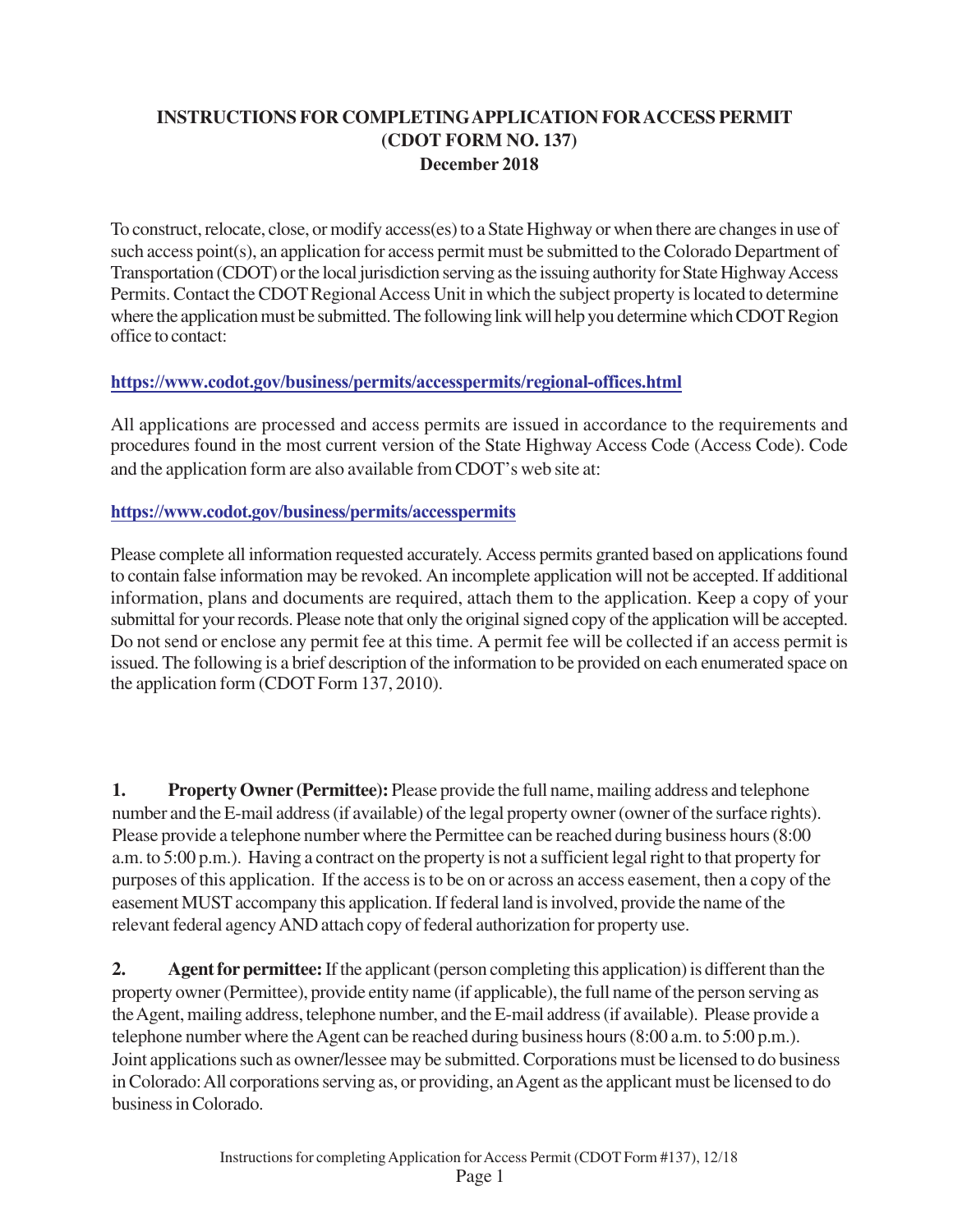**3. Address of Property to be Served:** Provide if property to be served has an official street address. If the access is a public road, note the name (or future name) of the road.

**4. Legal Description of Property:** Fill in this item to the extent it applies. This information is available at your local County Courthouse, or on your ownership deed(s). A copy of the deed may be required as part of this application in some situations. To determine applicability, check with the CDOT's Regional Access Manager or issuing authority staff.

**5. State Highway:** Provide the State Highway number from which the access is requested.

**6. Highway Side:** Mark the appropriate box to indicate what side of the highway the requested access is located.

**7. Access Mile Point:** Without complete information, we may not be able to locate the proposed access. To obtain the distance in feet, drive the length between the mile point and the proposed access, rounding the distance on the odometer to the nearest tenth of a mile; multiply the distance by 5,280 feet to obtain the number of feet from the mile point. Then enter the direction (i.e. north, south, east, west) from the mile point to the proposed access. Finally, enter the mile point number. It is helpful in rural or undeveloped areas if some flagging is tied to the right-of-way fence at the desired location of the access. Also, if there is a cross street or road close to the proposed access, note the distance in feet (using the same procedures noted above) from that cross street or road.

**8. Access Construction Date**: Fill in the date on which construction of the access is planned to begin.

**9. Access Request:** Mark items that apply. More than one item may be checked.

**10. Existing property use:** Describe how the property is currently being used. For example, common uses are Single Family Residential, Commercial or Agricultural.

**11. Existing Access:** Does the property have *any other legal alternatives to reach a public road* other than the access requested in this application? Note the access permit number(s) for any existing state highway access point(s) along with their issue date(s). If there are no existing access point(s), mark the "no" box.

**12. Adjacent Property:** Please mark the appropriate box. If the "yes" box is marked, provide a brief description of the property (location of the property in relation to the property for which this access application is being made).

**13. Abutting Streets:** If there are any other existing or proposed public roads or easements abutting the property, they should be shown on a map or plan attached to this application.

**14. Agricultural Acres:** Provide number of acres **to be served.**